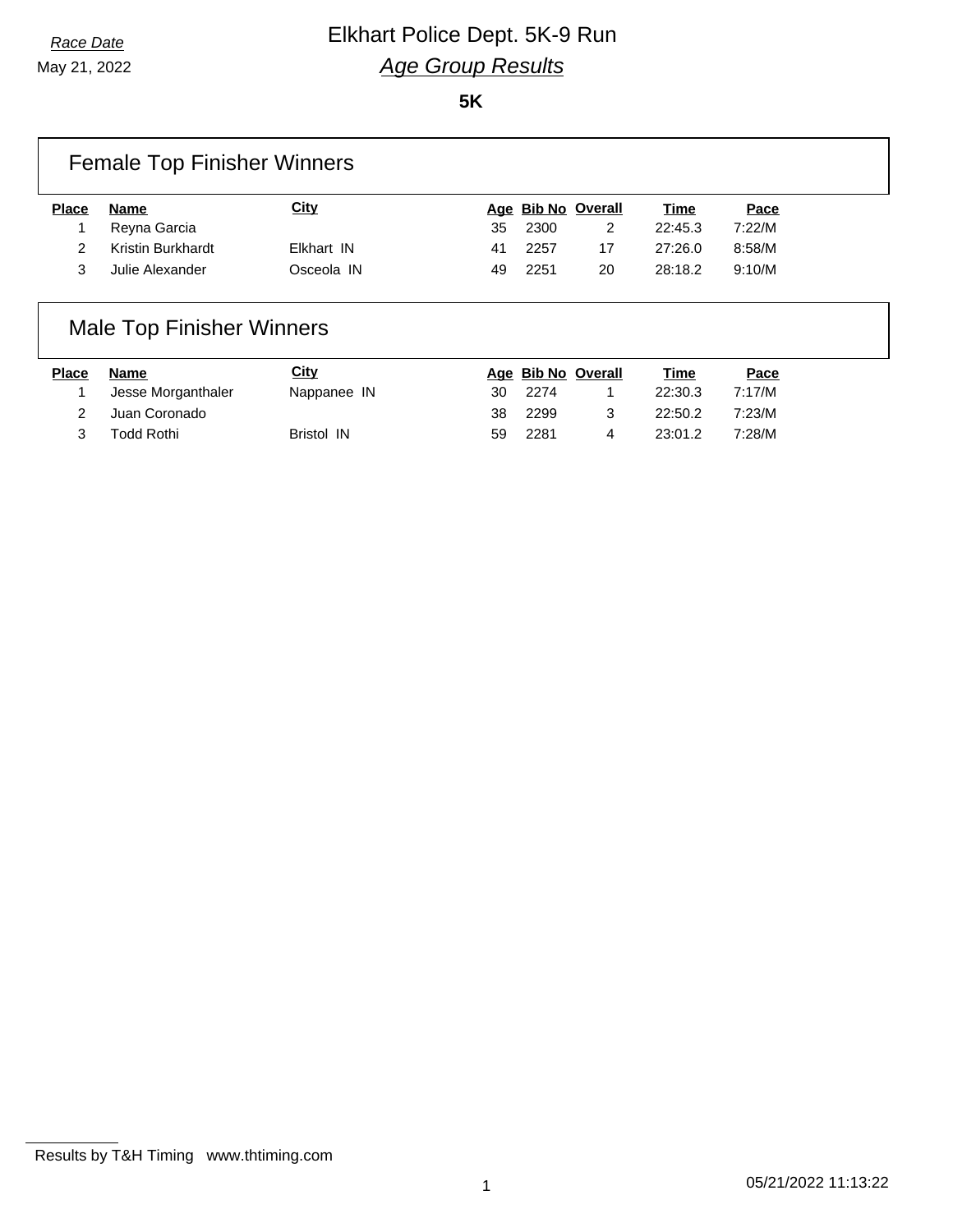### *Race Date* Elkhart Police Dept. 5K-9 Run *Age Group Results*

May 21, 2022

#### **5K**

|                | Female 6 to 12         |                |    |      |                    |             |         |  |
|----------------|------------------------|----------------|----|------|--------------------|-------------|---------|--|
| <b>Place</b>   | <b>Name</b>            | City           |    |      | Age Bib No Overall | <b>Time</b> | Pace    |  |
| 1              | Sofia Chavarria        | Elkhart IN     | 11 | 2259 | 38                 | 41:30.5     | 13:26/M |  |
|                | Male 6 to 12           |                |    |      |                    |             |         |  |
| <b>Place</b>   | <b>Name</b>            | City           |    |      | Age Bib No Overall | <b>Time</b> | Pace    |  |
| 1              | Dayne Walsh            | Elkhart IN     | 10 | 2288 | 7                  | 24:01.0     | 8:01/M  |  |
|                | Female 13 to 17        |                |    |      |                    |             |         |  |
| <b>Place</b>   | <b>Name</b>            | City           |    |      | Age Bib No Overall | <b>Time</b> | Pace    |  |
| 1              | Aiva Andrews           | Elkhart IN     | 13 | 2252 | 35                 | 37:28.1     | 12:07/M |  |
|                | Male 13 to 17          |                |    |      |                    |             |         |  |
| <b>Place</b>   | <b>Name</b>            | City           |    |      | Age Bib No Overall | <b>Time</b> | Pace    |  |
| 1              | Deegan Wrathell        | Elkhart IN     | 16 | 2295 | 25                 | 31:38.0     | 10:15/M |  |
| 2              | Finn Walsh             | Elkhart IN     | 13 | 2289 | 26                 | 31:40.9     | 10:17/M |  |
| 3              | Logan Labno            |                | 15 | 2301 | 30                 | 32:05.1     | 10:25/M |  |
|                | Female 18 to 29        |                |    |      |                    |             |         |  |
| <b>Place</b>   | <b>Name</b>            | City           |    |      | Age Bib No Overall | <b>Time</b> | Pace    |  |
| 1              | Ashlyn Eslinger        | Shipshewana IN | 18 | 2262 | 24                 | 30:10.7     | 9:46/M  |  |
|                | Male 18 to 29          |                |    |      |                    |             |         |  |
| <b>Place</b>   | <b>Name</b>            | <b>City</b>    |    |      | Age Bib No Overall | <b>Time</b> | Pace    |  |
| 1              | <b>Blake Magyar</b>    | Mishawaka IN   | 28 | 2271 | 18                 | 27:27.6     | 8:54/M  |  |
|                | Female 30 to 39        |                |    |      |                    |             |         |  |
| <b>Place</b>   | <b>Name</b>            | <b>City</b>    |    |      | Age Bib No Overall | <b>Time</b> | Pace    |  |
| 1              | Lauren Hays            | Granger IN     | 36 | 2266 | 21                 | 29:16.2     | 9:29/M  |  |
| $\overline{c}$ | Erica Garman           | Elkhart IN     | 33 | 2264 | 23                 | 30:10.3     | 9:46/M  |  |
| 3              | <b>Tiffany Parcell</b> | Goshen IN      | 32 | 2276 | 27                 | 31:55.9     | 10:21/M |  |
| 4              | Katie Parmelee         | South Bend IN  | 33 | 2277 | 32                 | 32:25.9     | 10:31/M |  |
| 5              | Amie Chavarria         | Elkhart IN     | 37 | 2258 | 39                 | 41:33.7     | 13:27/M |  |

Results by T&H Timing www.thtiming.com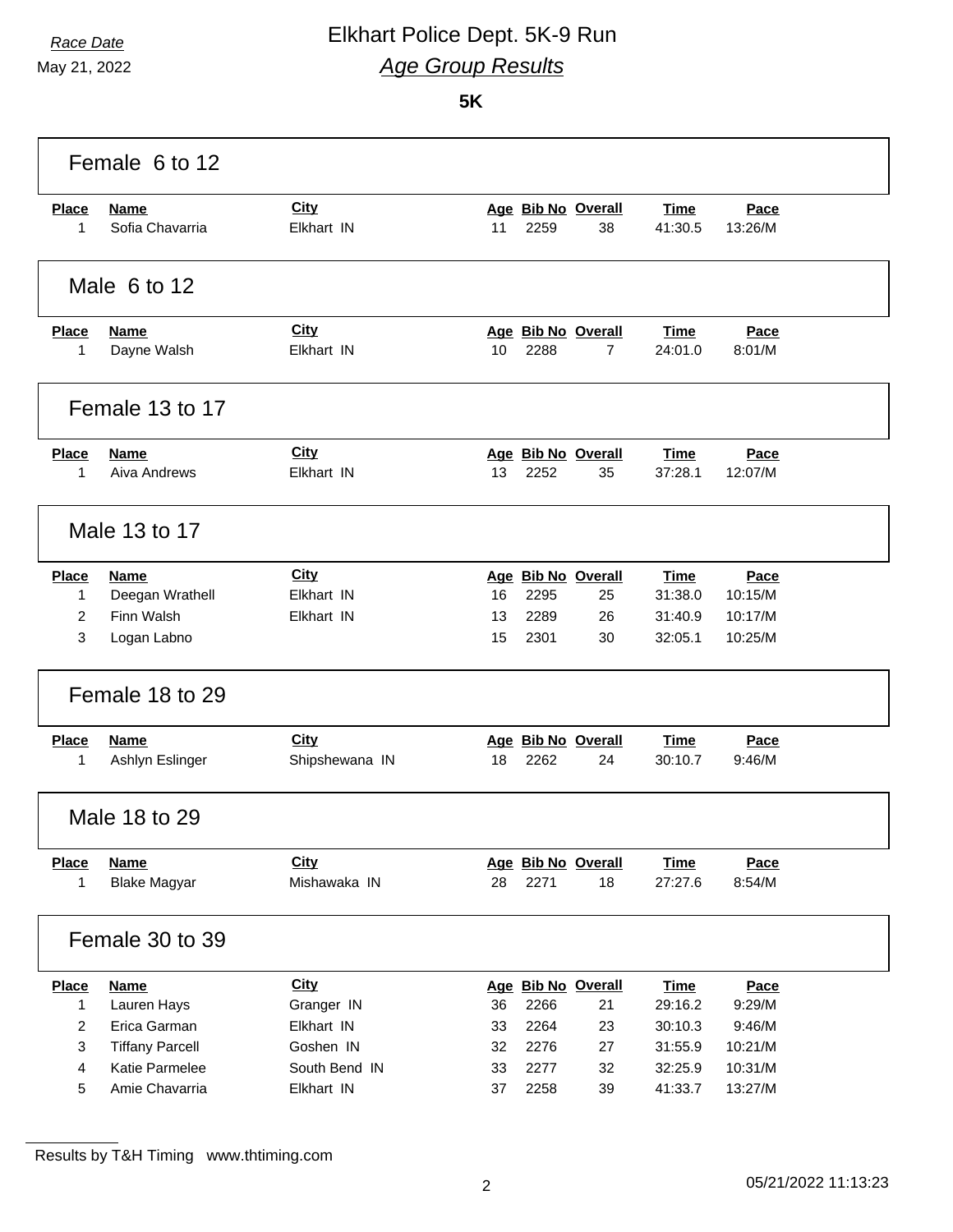May 21, 2022

### *Race Date* Elkhart Police Dept. 5K-9 Run *Age Group Results*

**5K**

|                  | Male 30 to 39          |               |    |      |                    |             |         |
|------------------|------------------------|---------------|----|------|--------------------|-------------|---------|
| <b>Place</b>     | <b>Name</b>            | <b>City</b>   |    |      | Age Bib No Overall | <b>Time</b> | Pace    |
| $\mathbf{1}$     | Justin Gage            | Goshen IN     | 33 | 2263 | 5                  | 23:43.5     | 7:41/M  |
| 2                | Sergio Seminario       | Elkhart IN    | 34 | 2284 | 6                  | 23:57.0     | 7:45/M  |
| 3                | Drew Wilson            | Goshen IN     | 32 | 2294 | 8                  | 24:12.3     | 7:51/M  |
| 4                | Derek Eller            | Elkhart IN    | 36 | 2261 | 10                 | 24:24.2     | 7:54/M  |
| 5                | Nathan Gingerich       | Elkhart IN    | 36 | 2265 | 11                 | 24:39.9     | 7:57/M  |
| 6                | <b>Brad Parcell</b>    | Goshen IN     | 33 | 2275 | 16                 | 27:02.5     | 8:46/M  |
| $\overline{7}$   | <b>Seth Watkins</b>    | Goshen IN     | 33 | 2292 | 22                 | 29:25.2     | 9:29/M  |
| 8                | <b>Grant Rine</b>      | Elkhart IN    | 39 | 2280 | 31                 | 32:16.0     | 10:30/M |
|                  | Female 40 to 49        |               |    |      |                    |             |         |
| <b>Place</b>     | <b>Name</b>            | <b>City</b>   |    |      | Age Bib No Overall | <b>Time</b> | Pace    |
| 1                | <b>Lindsey Andrews</b> | Elkhart IN    | 41 | 2253 | 34                 | 37:27.9     | 12:07/M |
| $\overline{2}$   | Lisa Minor             |               | 47 | 2303 | 40                 | 42:15.6     | 13:42/M |
| 3                | Mary Ward              | Buchanan MI   | 48 | 2291 | 43                 | 50:00.5     | 16:13/M |
| 4                | Missy Lyon             | Buchanan MI   | 46 | 2270 | 44                 | 50:01.7     | 16:13/M |
|                  | Male 40 to 49          |               |    |      |                    |             |         |
| <b>Place</b>     | <b>Name</b>            | <b>City</b>   |    |      | Age Bib No Overall | <b>Time</b> | Pace    |
| $\mathbf 1$      | <b>Brian Bond</b>      | Elkhart IN    | 45 | 2256 | 9                  | 24:18.9     | 7:53/M  |
| $\boldsymbol{2}$ | Galen Mast             |               | 49 | 2305 | 12                 | 25:31.7     | 8:18/M  |
| 3                | James Wrathell         | Elkhart IN    | 41 | 2296 | 15                 | 26:58.2     | 8:45/M  |
| $\overline{4}$   | Jason Walsh            | Elkhart IN    | 48 | 2290 | 28                 | 31:57.8     | 10:19/M |
| 5                | Jason Ray              |               | 46 | 2304 | 41                 | 42:20.8     | 13:42/M |
| 6                | Daniel Scott           | Mishawaka IN  | 41 | 2283 | 42                 | 47:39.9     | 15:25/M |
|                  | Male 50 to 59          |               |    |      |                    |             |         |
| <b>Place</b>     | <b>Name</b>            | <b>City</b>   |    |      | Age Bib No Overall | <b>Time</b> | Pace    |
| 1                | John Richter           | Middlebury IN | 59 | 2279 | 13                 | 26:01.1     | 8:27/M  |
| $\overline{2}$   | <b>Tim Minor</b>       |               | 53 | 2302 | 19                 | 27:39.9     | 8:59/M  |
| 3                | <b>Terry Martin</b>    | Goshen IN     | 56 | 2272 | 29                 | 32:03.7     | 10:25/M |
| 4                | <b>Bill Sauer</b>      | Elkhart IN    | 53 | 2282 | 33                 | 33:34.8     | 10:53/M |
|                  | Female 60 and Over     |               |    |      |                    |             |         |
|                  |                        |               |    |      |                    |             |         |

Results by T&H Timing www.thtiming.com